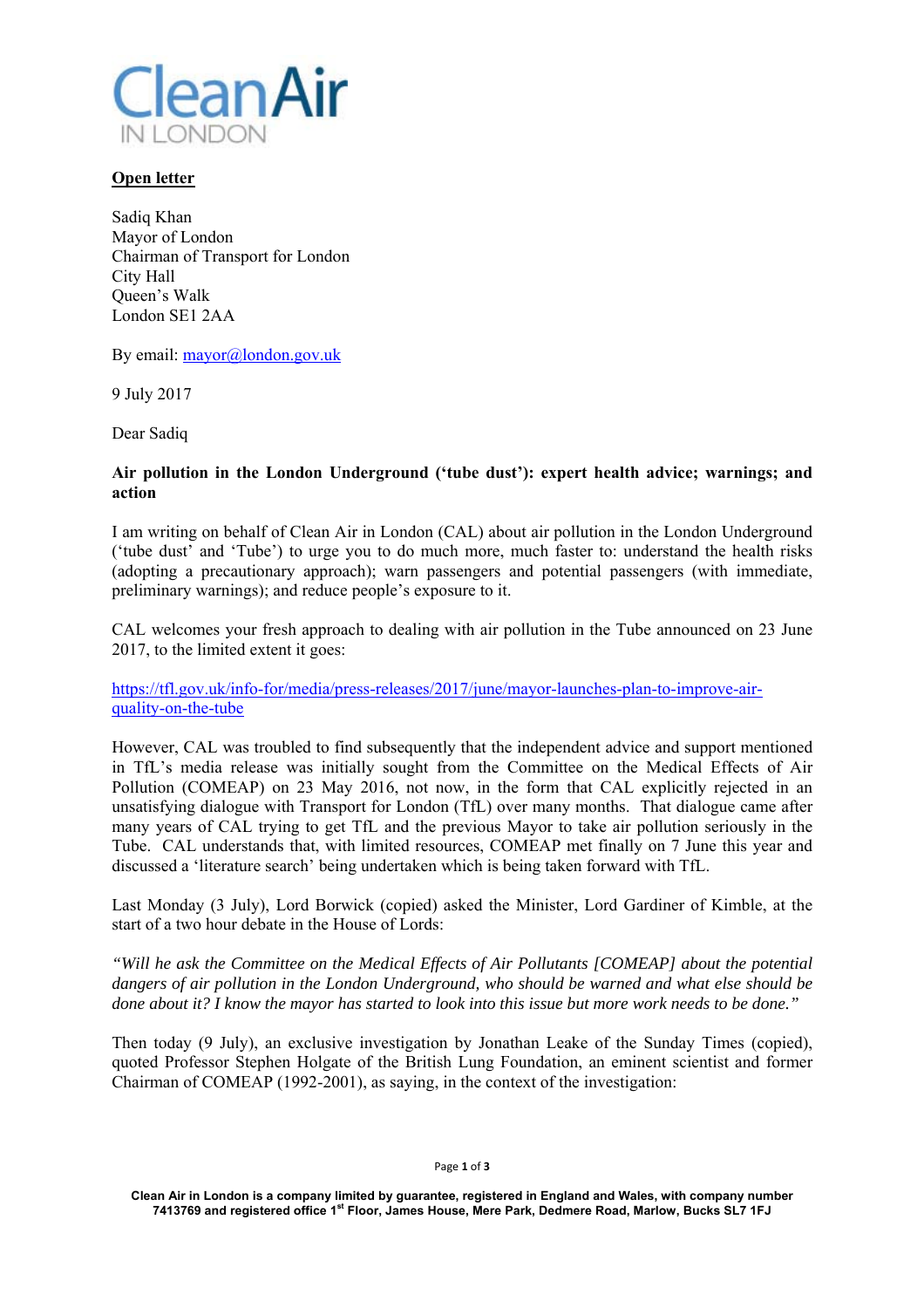

"*The particles in underground railways are rich in iron and other metals such as copper, chromium, manganese and zinc. Metal particles increase our risk of asthma, lung and cardiovascular disease and possibly dementia."* 

This statement is the starkest indication yet from an eminent scientist of the likely dangers of air pollution in the Tube and the need for much more action, much sooner by you as Mayor. It compounds recent warnings and research from Professor Prashant Kumar, another eminent scientist.

Worse, CAL considers that TfL's response quoted in the Sunday Times article was misleading, disingenuous or worse. For example:

- 'health and safety' standards relevant for TfL staff should not be the benchmark for population wide exposures to 'tube dust';
- the 'health and safety' standards mentioned were rejected many years ago by leading experts including IOM and the TUC as being insufficient;
- judging dangers or exposures relative to other air pollution exposures (such as diesel vehicles which emit carcinogenic fumes) rather than as absolute risks to public health is ridiculous; and
- what does TfL mean when it says: "We have a new air quality programme to ensure particles are kept to a minimum?" By what measure(s) does TfL judge 'minimum' e.g. cost, convenience or the lowest level technically achievable?

### **As CAL understands it, scientists have found no safe level for exposure to airborne particulate matter. Indeed, CAL's understanding is that exposure to 'dust' can adversely affect health and it is important to keep dust concentrations as low as possible.**

Further, TfL's previous protestations that tube dust is fundamentally different to (all) other forms of particulate matter because it is 'heavier' are nothing short of laughable. If anything, Professor Holgate's statement today suggests we might be more concerned not less relative to other forms of particulate matter.

In CAL's opinion, it is also wrong for TfL to say or imply, as it has in the past, that such pollution is 'safe' when it is around some guideline levels in some locations: it is a bit like saying it's safe to drive at the speed limit (in some countries).

Please take the following steps immediately:

### **1. COMEAP advice**

Ask COMEAP the three questions proposed by Lord Borwick (and offer it resources) namely:

- *What are the potential dangers of air pollution in the London Underground?;*
- *Who should be warned [and how and when]?; and*
- *What else should be done about it?*

#### Page **2** of **3**

**Clean Air in London is a company limited by guarantee, registered in England and Wales, with company number 7413769 and registered office 1st Floor, James House, Mere Park, Dedmere Road, Marlow, Bucks SL7 1FJ**